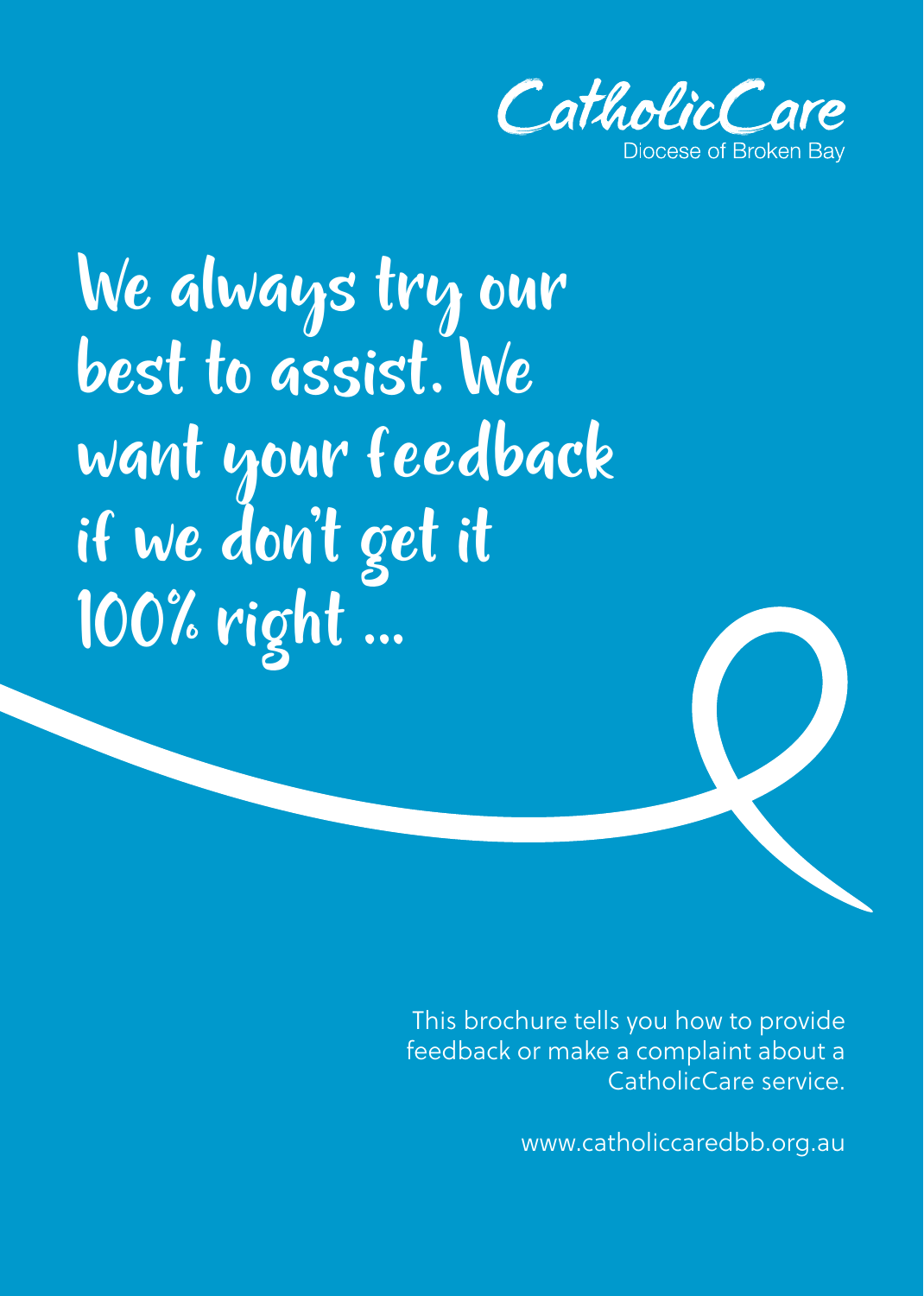**At CatholicCare we try to do our best to provide you with a high quality service and treat you fairly and respectfully.**

**We like to receive feedback so if there is a problem, we can fix it and do better next time.**

**Your concerns will be taken seriously and will be investigated in a straightforward and timely way.**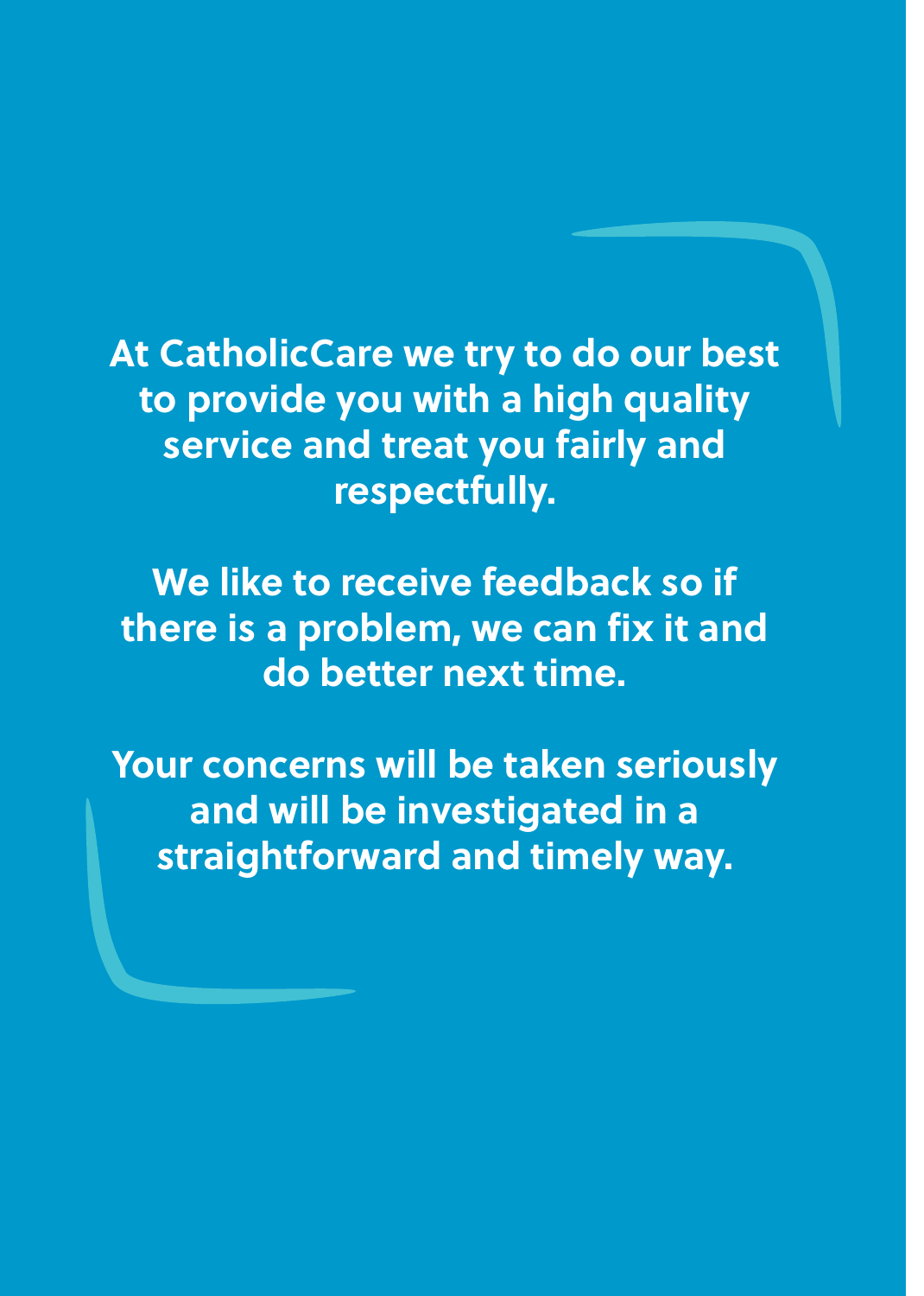### How do I provide feedback or make a complaint?

You can telephone us, write a letter, post to our social media accounts, contact us via our website or organise a meeting to discuss your concerns.

You may also ask someone else to make a complaint on your behalf if you are unable to make the complaint yourself.

You have the right to have a support person, carer, advocate and/or interpreter to assist you in making a complaint, and during the complaint resolution process.

# What information should I include?

When making a complaint you should explain your concerns clearly and in your own words. You should include enough information so we can clearly identify the issues of concern. This will allow us to assess your complaint and determine the most appropriate way to respond.

## Who can I make a complaint to?

You can make a complaint at any time. We encourage you to first raise your concerns with the staff member providing the service to you.

If you do not feel comfortable speaking to this person or if they are not able to resolve your complaint, you can speak with the staff member's Supervisor (a Coordinator or Manager).

If you feel your complaint is still not resolved you can take it to a higher level of management.

If you have tried to have your concerns addressed locally, but this has been unsuccessful please contact the CatholicCare Head Office: P: (02) 9481 2604 E: info@catholiccaredbb.org.au

# How long will it take?

CatholicCare is committed to managing complaints in a confidential, fair and timely manner.

We undertake to contact you within 2 working days of receiving your complaint to tell you how it will be investigated.

We will take immediate action to try and resolve your complaint promptly.

We may need to make a time to meet with you to discuss your complaint further and agree what action to take to resolve your concerns.

A support person, carer, advocate and/ or interpreter may attend this meeting with you.

We may decide to carry out an independent investigation into your complaint and/or develop a plan with you to resolve the issues.

CatholicCare will keep you informed about the progress of your complaint. We will let you know the decisions and/ or actions we have taken to address your concerns.